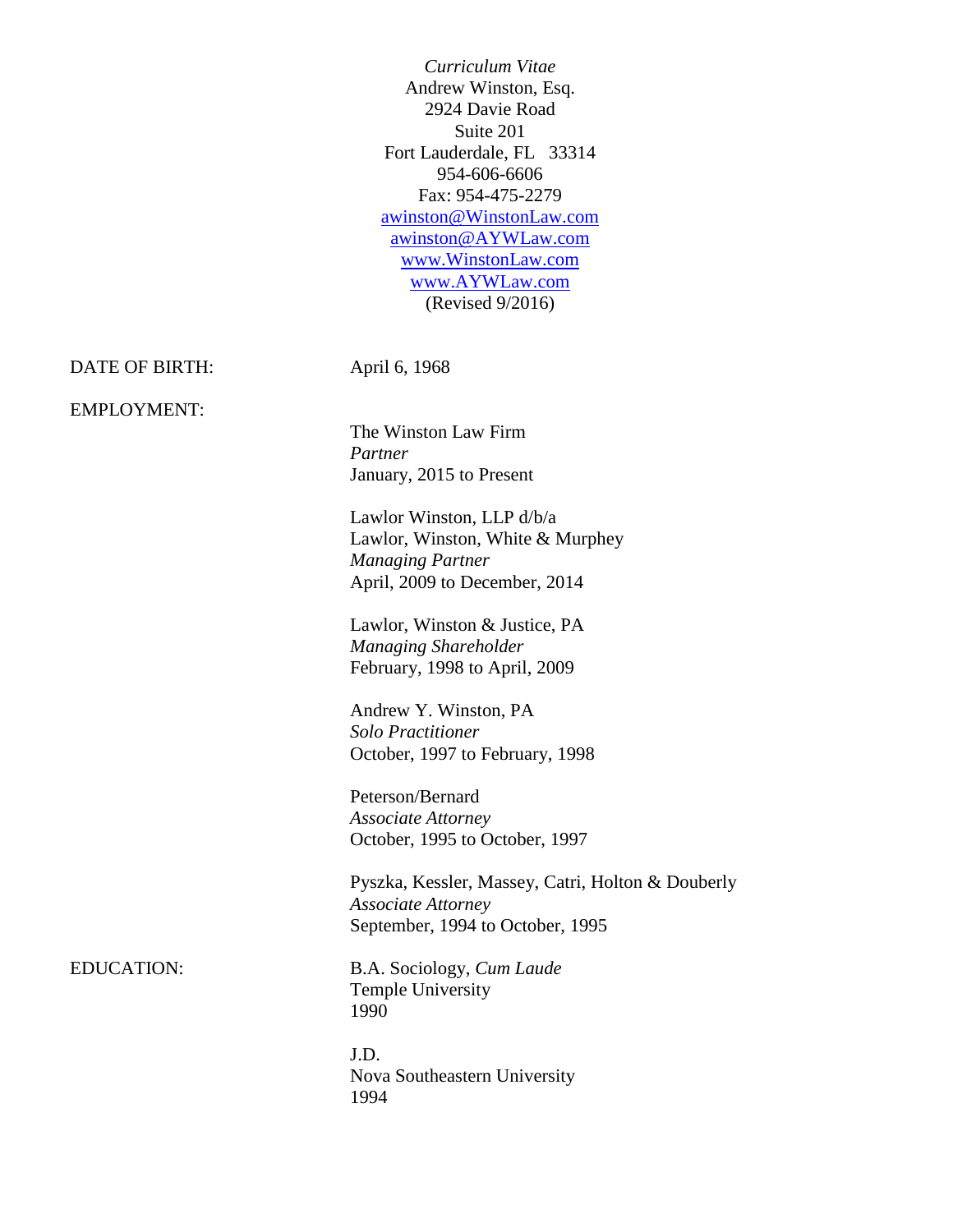| <b>BAR ADMISSIONS:</b>                                  | Florida, 1994<br>U.S. $11th$ Circuit Court of Appeals<br>U.S. District Court, Southern District, Florida                                                                                                                                                                                                                                                                                                                                                                                                                                                                                                                                                                                                                                       |
|---------------------------------------------------------|------------------------------------------------------------------------------------------------------------------------------------------------------------------------------------------------------------------------------------------------------------------------------------------------------------------------------------------------------------------------------------------------------------------------------------------------------------------------------------------------------------------------------------------------------------------------------------------------------------------------------------------------------------------------------------------------------------------------------------------------|
| <b>HONORS &amp; AWARDS:</b>                             | AV Rated by Martindale-Hubbell Law Directory (2008-present)<br>Lifetime member of the Million Dollar Advocates Forum<br>10/10 AVVO.com Rating<br>Top South Florida Lawyer, Daily Business Review, 2016<br>Top Lawyer, South Florida Legal Guide, 2016<br>Selected for Florida SuperLawyers, 2011, 2012, 2013, 2014, 2015, 2016<br>Selected for Florida SuperLawyers Top 100-Miami Area, 2014<br>Selected for Florida SuperLawyers Top 100 in Florida, 2015<br>Selected for Florida SuperLawyers Top 100-Miami Area, 2015<br>Selected for Florida SuperLawyers Top 100 in Florida, 2016<br>Selected for Florida Trend Magazine's Legal Elite, 2011, 2012, 2013,<br>2014, 2015, 2016<br>Florida Justice Association "Gold Eagle" Recipient, 2012 |
| PROFESSIONAL<br><b>ASSOCIATIONS</b><br>AND MEMBERSHIPS: | Member, Broward County Bar Association<br>Member, American Association for Justice<br><b>EAGLE Member, Florida Justice Association</b><br>Member, FJA Broward Vanguard Committee (2010-present)<br>Chair, FJA Broward Vanguard Committee (2011-2015)<br>Member, FJA Nominating Committee (2012-present)<br>Member, FJA Auto Insurance Committee (2012-present)<br>Member, Broward County Trial Lawyers Association<br>Officer (2004-2010)<br>President (2009)<br>BCTLA Representative to FJA BOD (2013)<br>Member, Trial Lawyers Section, Florida Bar                                                                                                                                                                                          |
| <b>COMMUNITY:</b>                                       | Volunteer Broward County Guardian ad litem (1993-2004)<br>Member, Florida Bar Grievance Committee 17F (2014-present)<br>Member, Florida Bar Grievance Committee 17A (2008-2011)<br>Chair (2011)<br>Member, Florida Bar Grievance Committee 17D (2003-2005)<br>Chair (2003-2005)<br>Florida Bar Atty Fee Arbitrator/Grievance Mediator (2005-present)<br>Member, West Broward YMCA Charity Outreach Committee (2009)<br>Member, West Broward Masonic Lodge No. 253 (2009-present)<br>Member, Scottish Rite, Valley of Miami, Florida (2009-present)<br>Davie Youth Lacrosse Coach<br>St. Gregory Middle School Lacrosse Coach                                                                                                                   |